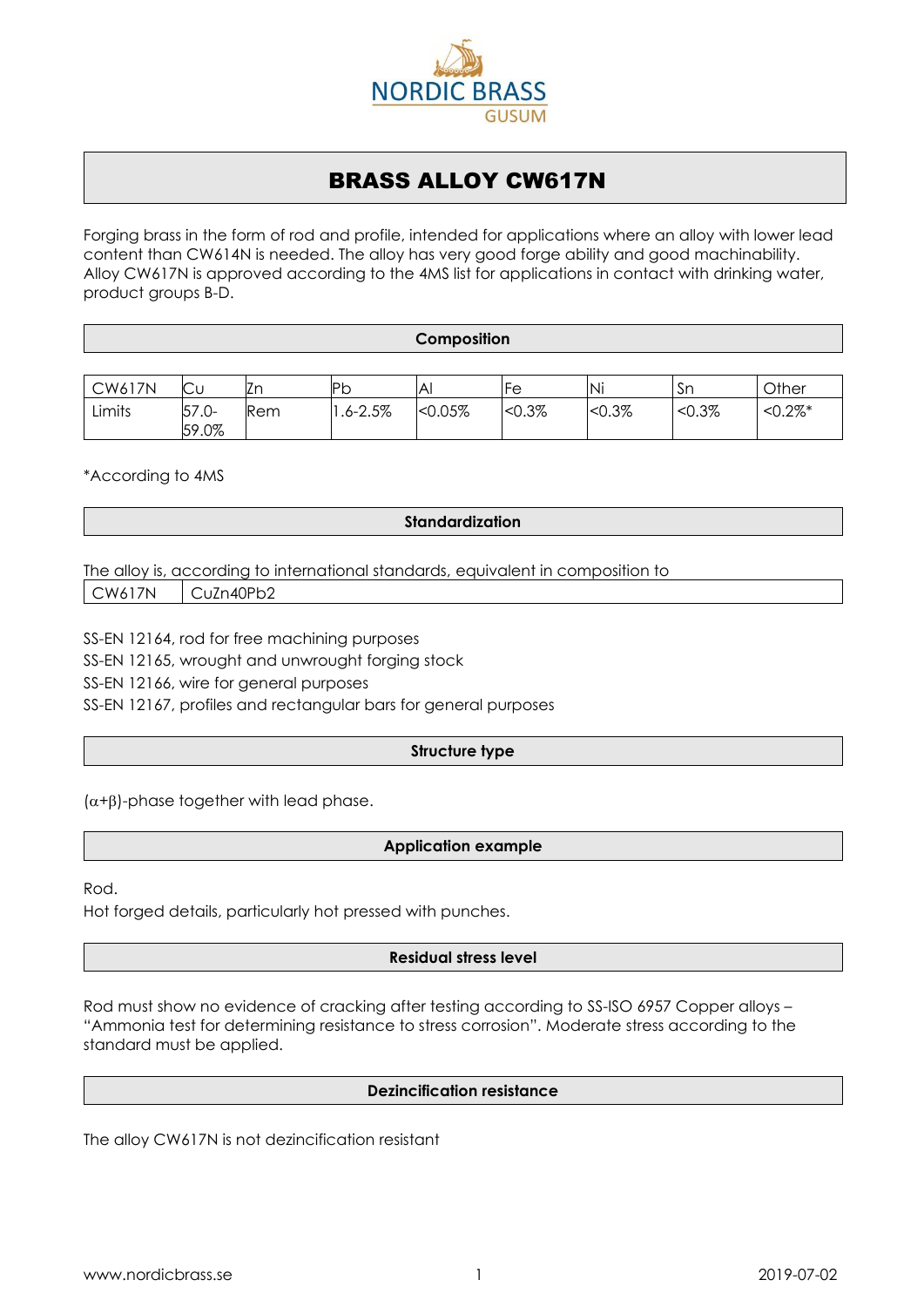

#### **Physical properties**

| Property                               | Value     | Unit               |
|----------------------------------------|-----------|--------------------|
| Density                                | 8500      | kg/m <sup>3</sup>  |
| Melting temperature                    | 875-890   | $^{\circ}$ C       |
| Heat capacity at 20°C                  | 0.38      | kJ/(kg°C)          |
| Resistivity at 20°C                    | 62        | $n\Omega$ m        |
| Temperature coefficient for resistance | 0.0017    | $^{\circ}$ C       |
| at 20°C, 0-100°C                       |           |                    |
| Conductivity at 20°C                   | 15        | MS/m               |
|                                        | 28%       | IACS <sup>1</sup>  |
| Thermal conductivity at 20°C           | 120       | W/m <sup>o</sup> C |
| Thermal expansivity, 20-300°C          | $21*10-6$ | $^{\circ}C$        |
| Modulus of elasticity                  | 110       | GPa                |
| Modulus of shearing                    | 35        | GPa                |

1) IACS = International Annealed Copper Standard. 100% IACS is equivalent to a resistivity of 17.241 nΩm and a conductivity of 58 MS/m.

#### **Heat treatment**

**Stress-relief annealing**. Temperature 330-350°C. Time 2-4 hours. Stress-relief annealing should be carried out after all cold working which gives high residual tensile stresses in the material. It may also be justified after machining. This eliminates the risk of stress corrosion cracking caused by internal stresses.

**Soft annealing.** Temperature 500-550°C. Time 1-2 hours.

#### **Workability**

**Hot workability** is very good. Suitable temperature 650-775°C. The alloy is intended for hot forging. One should, when heating before forging, ensure that the temperature does not exceed the specified range and that time at elevated temperature is as short as possible. Otherwise, the material can have significant grain growth that can easily lead to cracks during forging. **Cold workability** in the hot worked and annealed condition is satisfactory. The workability decreases as hardness increases. For stress-relief annealing after cold working see Heat treatment.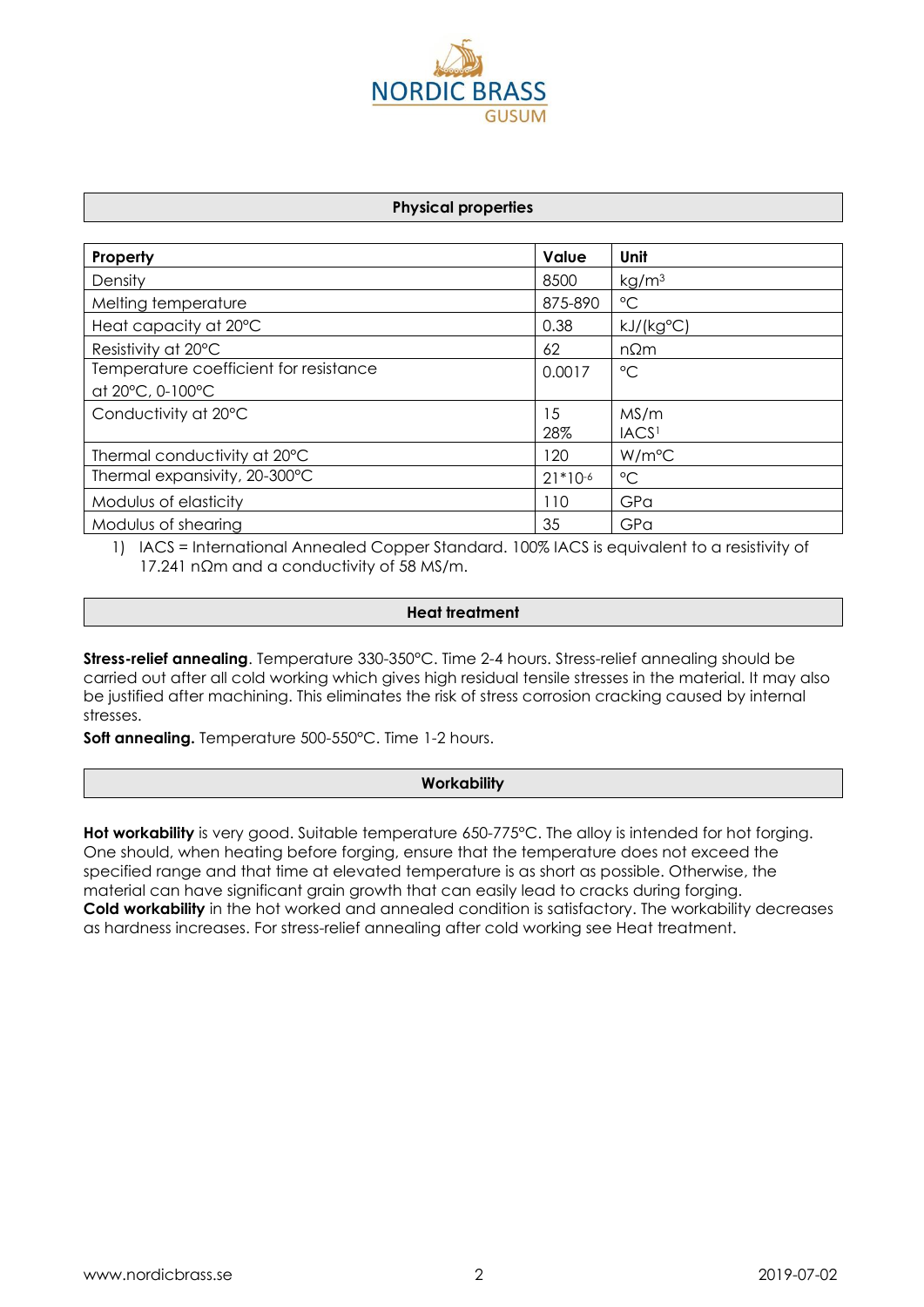

#### **Corrosion resistance**

Copper is a relatively noble metal. Copper and its alloys therefore show little tendency to react with the environment. As a result of this, the copper materials generally have good corrosion resistance. However, corrosion may occur under disadvantageous unfavorable conditions. The type of corrosion which may occur depends on both the environment and the composition of the alloy.

The corrosion resistance of CW617N is

| <b>Corrosion types</b>                   | <b>Corrosion resistance</b> | Comment                                                                                                                                                                                 |
|------------------------------------------|-----------------------------|-----------------------------------------------------------------------------------------------------------------------------------------------------------------------------------------|
| <b>Stress Corrosion</b><br>Cracking, SCC | Satisfactory                | This type of corrosion only occurs in the simultaneous<br>presence of high stresses in the material and a<br>corrosive medium containing ammonia and moisture.<br>(See Heat treatment.) |
| Dezincification,<br><b>DZR</b>           | Poor                        | This type of corrosion only occurs when the material is<br>exposed to water or a moist atmosphere,<br>preferentially at elevated temperature and at the<br>presence of chlorides.       |
| Erosion corrosion                        | Quite good                  |                                                                                                                                                                                         |

# **Machinability**

The alloy is easy to machine. High surface quality is easy to achieve. The chips are short.

| Cutting data    | <b>Tungsten carbide</b>     | High speed steel            |
|-----------------|-----------------------------|-----------------------------|
| Rake angle      | $2-6^\circ$                 | $0-3^\circ$                 |
| Back rake angle | $0^{\circ}$                 | ∩°                          |
| Clearance angle | $4-6^\circ$                 | $0-6^\circ$                 |
| Cutting speed   | Approx. 300 m/min or faster | Approx. 150 m/min or faster |
| Cutting fluid   | Dry or cutting oil          | Emulsion or cutting oil     |

#### Tool and cutting data. Tungsten carbide according to ISO-group K 10.

# **Welding and brazing**

The high lead content means that in welding, the material becomes hot brittle and the weld is porous. The following applies to the different welding methods:

| <b>Welding method</b>                  | <b>Suitability</b>                                                                                                                                                                         | Comment                                                                                                                                             |  |
|----------------------------------------|--------------------------------------------------------------------------------------------------------------------------------------------------------------------------------------------|-----------------------------------------------------------------------------------------------------------------------------------------------------|--|
| Fuse welding and resistance<br>welding | Poor                                                                                                                                                                                       | Cannot be carried out with good<br>results.                                                                                                         |  |
| Braze welding                          | Cannot be carried out with good<br>Poor<br>results because of the minimal<br>difference between the melting<br>temperature of the base metal and<br>the working temperature of the solder. |                                                                                                                                                     |  |
| Brazing (hard soldering)               | Satisfactory, can be<br>carried out with a silver<br>solder and silver-<br>phosphorus-copper                                                                                               | Difficult to carry out with a<br>phosphorus-copper solder and cannot<br>be carried out with satisfactory results<br>with a brass solder (see Braze) |  |